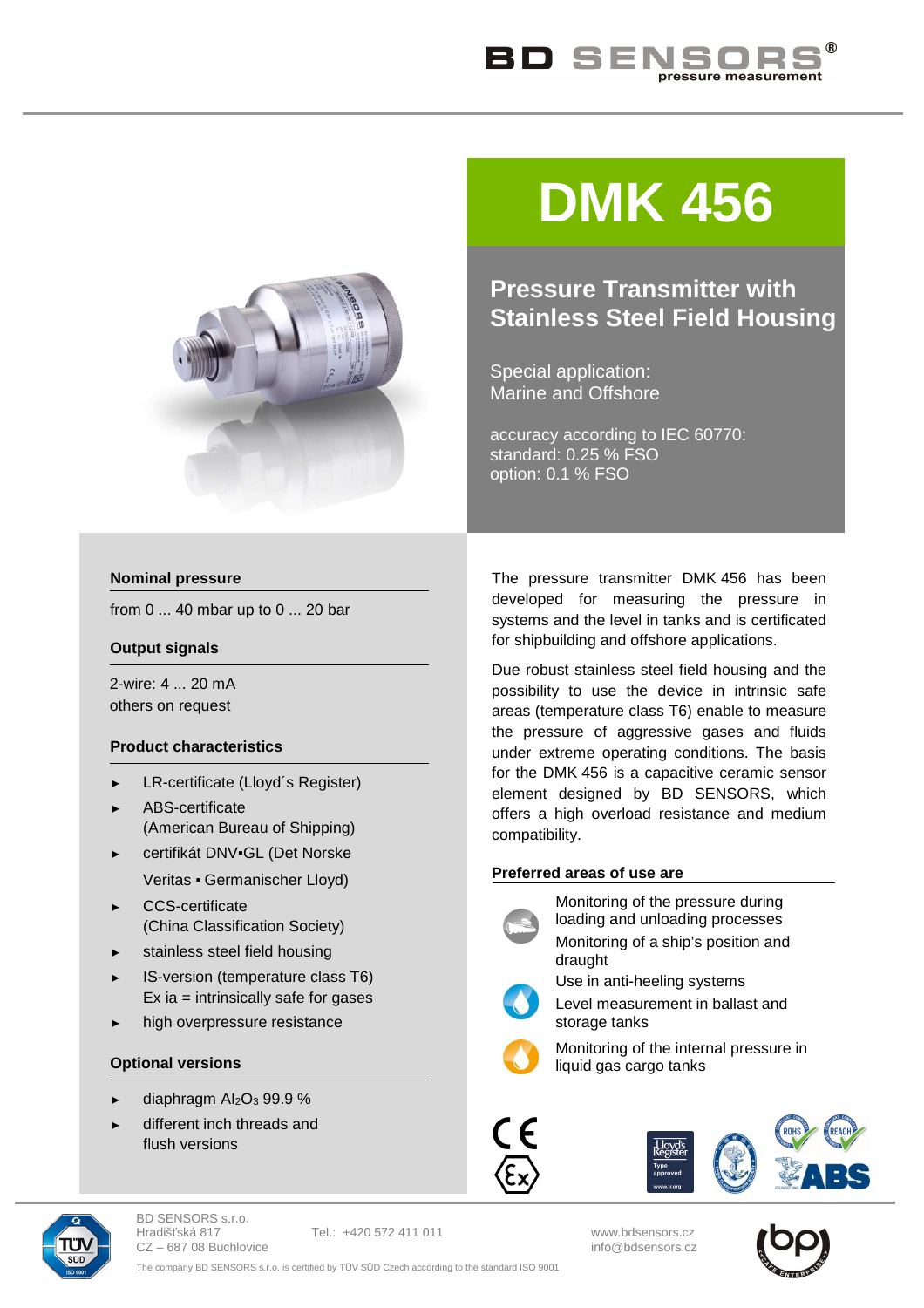| <b>Pressure ranges</b>                                                                                                                    |                                                                                                        |                         |     |                                                                                      |             |     |                                                                    |    |                                  |     |    |      |                       |     |     |
|-------------------------------------------------------------------------------------------------------------------------------------------|--------------------------------------------------------------------------------------------------------|-------------------------|-----|--------------------------------------------------------------------------------------|-------------|-----|--------------------------------------------------------------------|----|----------------------------------|-----|----|------|-----------------------|-----|-----|
| Nominal pressure <sup>1</sup><br>[bar]                                                                                                    | 0.04                                                                                                   | 0.06                    | 0.1 | 0.16                                                                                 | 0.25        | 0.4 | 0.6                                                                | 1  | 1.6                              | 2.5 | 4  | 6    | 10                    | 16  | 20  |
| Level<br>[mh <sub>2</sub> O]                                                                                                              | 0.4                                                                                                    | 0.6                     | 1   | 1.6                                                                                  | 2.5         | 4   | 6                                                                  | 10 | 16                               | 25  | 40 | 60   | 100                   | 160 | 200 |
| Permissible overpressure<br>[bar]                                                                                                         | 2                                                                                                      | 2                       | 4   | 4                                                                                    | 6           | 6   | 8                                                                  | 8  | 15                               | 25  | 25 | 35   | 35                    | 45  | 45  |
| Permissible vacuum<br>[bar]                                                                                                               | $-0.2$                                                                                                 |                         |     | $-0.3$                                                                               |             |     | $-0.5$                                                             |    |                                  |     |    | $-1$ |                       |     |     |
| <sup>1</sup> available in gauge and absolute; nominal pressure ranges absolute from 1 bar                                                 |                                                                                                        |                         |     |                                                                                      |             |     |                                                                    |    |                                  |     |    |      |                       |     |     |
|                                                                                                                                           |                                                                                                        |                         |     |                                                                                      |             |     |                                                                    |    |                                  |     |    |      |                       |     |     |
| <b>Output signal / Supply</b>                                                                                                             |                                                                                                        |                         |     |                                                                                      |             |     |                                                                    |    |                                  |     |    |      |                       |     |     |
| Standard                                                                                                                                  |                                                                                                        |                         |     | IS-version 4  20 mA / 2-wire                                                         |             |     |                                                                    |    | $Vs = 1428 VDC$                  |     |    |      | $Vs$ rated = 24 $Vnc$ |     |     |
| <b>Performance</b>                                                                                                                        |                                                                                                        |                         |     |                                                                                      |             |     |                                                                    |    |                                  |     |    |      |                       |     |     |
| Accuracy <sup>2</sup>                                                                                                                     |                                                                                                        |                         |     |                                                                                      |             |     |                                                                    |    |                                  |     |    |      |                       |     |     |
|                                                                                                                                           | standard: $\leq \pm 0.25$ % FSO<br>$P_N \ge 0.6$ bar <sup>3</sup> : $\le \pm 0.1$ % FSO<br>options:    |                         |     |                                                                                      |             |     |                                                                    |    |                                  |     |    |      |                       |     |     |
| Permissible load                                                                                                                          |                                                                                                        |                         |     |                                                                                      |             |     |                                                                    |    |                                  |     |    |      |                       |     |     |
| Long term stability                                                                                                                       | $R_{max} = [(V_s - V_{s min}) / 0.02 A] \Omega$<br>$\leq \pm 0.1$ % FSO / year at reference conditions |                         |     |                                                                                      |             |     |                                                                    |    |                                  |     |    |      |                       |     |     |
| Influence effects                                                                                                                         | supply:                                                                                                |                         |     | 0.05 % FSO / 10 V                                                                    |             |     |                                                                    |    |                                  |     |    |      |                       |     |     |
|                                                                                                                                           | load:                                                                                                  |                         |     | $0.05$ % FSO / k $\Omega$                                                            |             |     |                                                                    |    |                                  |     |    |      |                       |     |     |
| Turn-on time                                                                                                                              | 700 msec                                                                                               |                         |     |                                                                                      |             |     |                                                                    |    |                                  |     |    |      |                       |     |     |
| Mean response time                                                                                                                        | $< 200$ msec<br>mean measuring rate 5/sec                                                              |                         |     |                                                                                      |             |     |                                                                    |    |                                  |     |    |      |                       |     |     |
| Max. response time                                                                                                                        | 380 msec                                                                                               |                         |     |                                                                                      |             |     |                                                                    |    |                                  |     |    |      |                       |     |     |
| $2$ accuracy according to IEC 60770 – limit point adjustment (non-linearity, hysteresis, repeatability)                                   |                                                                                                        |                         |     |                                                                                      |             |     |                                                                    |    |                                  |     |    |      |                       |     |     |
| <sup>3</sup> Under the influence of disturbance burst according to EN 61000-4-4 (2004) +2 kV accuracy decreased to $\leq \pm 0.25$ % FSO. |                                                                                                        |                         |     |                                                                                      |             |     |                                                                    |    |                                  |     |    |      |                       |     |     |
| Thermal effects / Permissible temperatures                                                                                                |                                                                                                        |                         |     |                                                                                      |             |     |                                                                    |    |                                  |     |    |      |                       |     |     |
| Thermal error                                                                                                                             | $\leq \pm 0.1$ % FSO / 10 K                                                                            |                         |     |                                                                                      |             |     | in compensated range $-2080$ °C                                    |    |                                  |     |    |      |                       |     |     |
| Permissible temperatures                                                                                                                  | medium:                                                                                                |                         |     |                                                                                      |             |     | $-25125 °C$                                                        |    |                                  |     |    |      |                       |     |     |
|                                                                                                                                           |                                                                                                        |                         |     | electronics / environment:                                                           |             |     | $-2585 °C$                                                         |    |                                  |     |    |      |                       |     |     |
|                                                                                                                                           | storage:                                                                                               |                         |     |                                                                                      |             |     | $-40$ 100 °C                                                       |    |                                  |     |    |      |                       |     |     |
| <b>Electrical protection</b>                                                                                                              |                                                                                                        |                         |     |                                                                                      |             |     |                                                                    |    |                                  |     |    |      |                       |     |     |
| Short-circuit protection                                                                                                                  | permanent                                                                                              |                         |     |                                                                                      |             |     |                                                                    |    |                                  |     |    |      |                       |     |     |
| Reverse polarity protection                                                                                                               |                                                                                                        |                         |     | no damage, but also no function                                                      |             |     |                                                                    |    |                                  |     |    |      |                       |     |     |
| Electromagnetic compatibility                                                                                                             |                                                                                                        |                         |     | emission and immunity according to                                                   |             |     |                                                                    |    |                                  |     |    |      |                       |     |     |
| <b>Mechanical stability</b>                                                                                                               |                                                                                                        |                         |     | - EN 61326 - DNV-GL Det Norske Veritas - Germanischer Lloyd                          |             |     |                                                                    |    |                                  |     |    |      |                       |     |     |
|                                                                                                                                           |                                                                                                        |                         |     |                                                                                      |             |     |                                                                    |    |                                  |     |    |      |                       |     |     |
|                                                                                                                                           |                                                                                                        |                         |     |                                                                                      |             |     |                                                                    |    |                                  |     |    |      |                       |     |     |
| Vibration                                                                                                                                 |                                                                                                        |                         |     |                                                                                      |             |     | 4 g (according to DNV-GL: class B, curve 2 / basis: IEC 60068-2-6) |    |                                  |     |    |      |                       |     |     |
| <b>Materials</b>                                                                                                                          |                                                                                                        |                         |     |                                                                                      |             |     |                                                                    |    |                                  |     |    |      |                       |     |     |
| Pressure port                                                                                                                             |                                                                                                        |                         |     | stainless steel 1.4404 (316 L)                                                       |             |     |                                                                    |    |                                  |     |    |      |                       |     |     |
| Housing                                                                                                                                   |                                                                                                        |                         |     | stainless steel 1.4404 (316 L)                                                       |             |     |                                                                    |    |                                  |     |    |      |                       |     |     |
| Cable gland                                                                                                                               |                                                                                                        | brass, nickel plated    |     |                                                                                      |             |     |                                                                    |    |                                  |     |    |      |                       |     |     |
|                                                                                                                                           |                                                                                                        | others on request       |     |                                                                                      |             |     |                                                                    |    |                                  |     |    |      |                       |     |     |
| Seals                                                                                                                                     | FKM:                                                                                                   |                         |     | others on request                                                                    |             |     |                                                                    |    |                                  |     |    |      |                       |     |     |
| Diaphragm                                                                                                                                 | standard:                                                                                              |                         |     | ceramics Al <sub>2</sub> O <sub>3</sub> 96 %                                         |             |     |                                                                    |    |                                  |     |    |      |                       |     |     |
|                                                                                                                                           | option:                                                                                                |                         |     | ceramics Al <sub>2</sub> O <sub>3</sub> 99.9 %                                       |             |     |                                                                    |    |                                  |     |    |      |                       |     |     |
| Media wetted parts<br><b>Environment category</b>                                                                                         |                                                                                                        |                         |     | pressure port, seals, diaphragm                                                      |             |     |                                                                    |    |                                  |     |    |      |                       |     |     |
| Lloyd's Register (LR)                                                                                                                     |                                                                                                        |                         |     | EMV1, EMV2, EMV3, EMV4                                                               |             |     |                                                                    |    | certification number: 13/20055   |     |    |      |                       |     |     |
| Det Norske Veritas •                                                                                                                      |                                                                                                        | temperature: D          |     |                                                                                      | hunidity: B |     |                                                                    |    | certification number: TAA00001GR |     |    |      |                       |     |     |
| Germanischer Lloyd                                                                                                                        | vibrations: B                                                                                          |                         |     |                                                                                      | housing: D  |     |                                                                    |    |                                  |     |    |      |                       |     |     |
| (DNV-GL)                                                                                                                                  |                                                                                                        |                         |     | elektromagnetic compatibility: B                                                     |             |     |                                                                    |    |                                  |     |    |      |                       |     |     |
| <b>Explosion protection</b>                                                                                                               |                                                                                                        |                         |     |                                                                                      |             |     |                                                                    |    |                                  |     |    |      |                       |     |     |
| Approval DX4A-DMK 456                                                                                                                     |                                                                                                        | IBExU07ATEX1179 X       |     |                                                                                      |             |     |                                                                    |    |                                  |     |    |      |                       |     |     |
|                                                                                                                                           |                                                                                                        |                         |     | zone 0: Il 1G Ex ia IIC T6 Ga                                                        |             |     |                                                                    |    |                                  |     |    |      |                       |     |     |
| Safety techn. maximum values                                                                                                              |                                                                                                        |                         |     | $U_i = 28$ V, $I_i = 93$ mA, $P_i = 660$ mW, $C_i = 52.3$ nF, $L_i = 0$ µH,          |             |     |                                                                    |    |                                  |     |    |      |                       |     |     |
|                                                                                                                                           |                                                                                                        |                         |     | the supply connections have an inner capacity of max. 90.2 nF opposite the enclosure |             |     |                                                                    |    |                                  |     |    |      |                       |     |     |
| Permissible temperatures for                                                                                                              | $-20$ 60 °C                                                                                            |                         |     |                                                                                      |             |     |                                                                    |    |                                  |     |    |      |                       |     |     |
| environment                                                                                                                               |                                                                                                        |                         |     |                                                                                      |             |     |                                                                    |    |                                  |     |    |      |                       |     |     |
| <b>Miscellaneous</b>                                                                                                                      |                                                                                                        |                         |     |                                                                                      |             |     |                                                                    |    |                                  |     |    |      |                       |     |     |
| Ingress protection                                                                                                                        | IP 67                                                                                                  |                         |     |                                                                                      |             |     |                                                                    |    |                                  |     |    |      |                       |     |     |
| Installation position                                                                                                                     | any                                                                                                    |                         |     |                                                                                      |             |     |                                                                    |    |                                  |     |    |      |                       |     |     |
| Current consumption                                                                                                                       | max. 21 mA                                                                                             |                         |     |                                                                                      |             |     |                                                                    |    |                                  |     |    |      |                       |     |     |
| Weight<br>Operational life                                                                                                                |                                                                                                        | 100 million load cycles |     | min. 400 g (depending on housing and mechanical connection)                          |             |     |                                                                    |    |                                  |     |    |      |                       |     |     |
| CE conformity                                                                                                                             |                                                                                                        |                         |     | EMC Directive: 2014/30/EU                                                            |             |     |                                                                    |    |                                  |     |    |      |                       |     |     |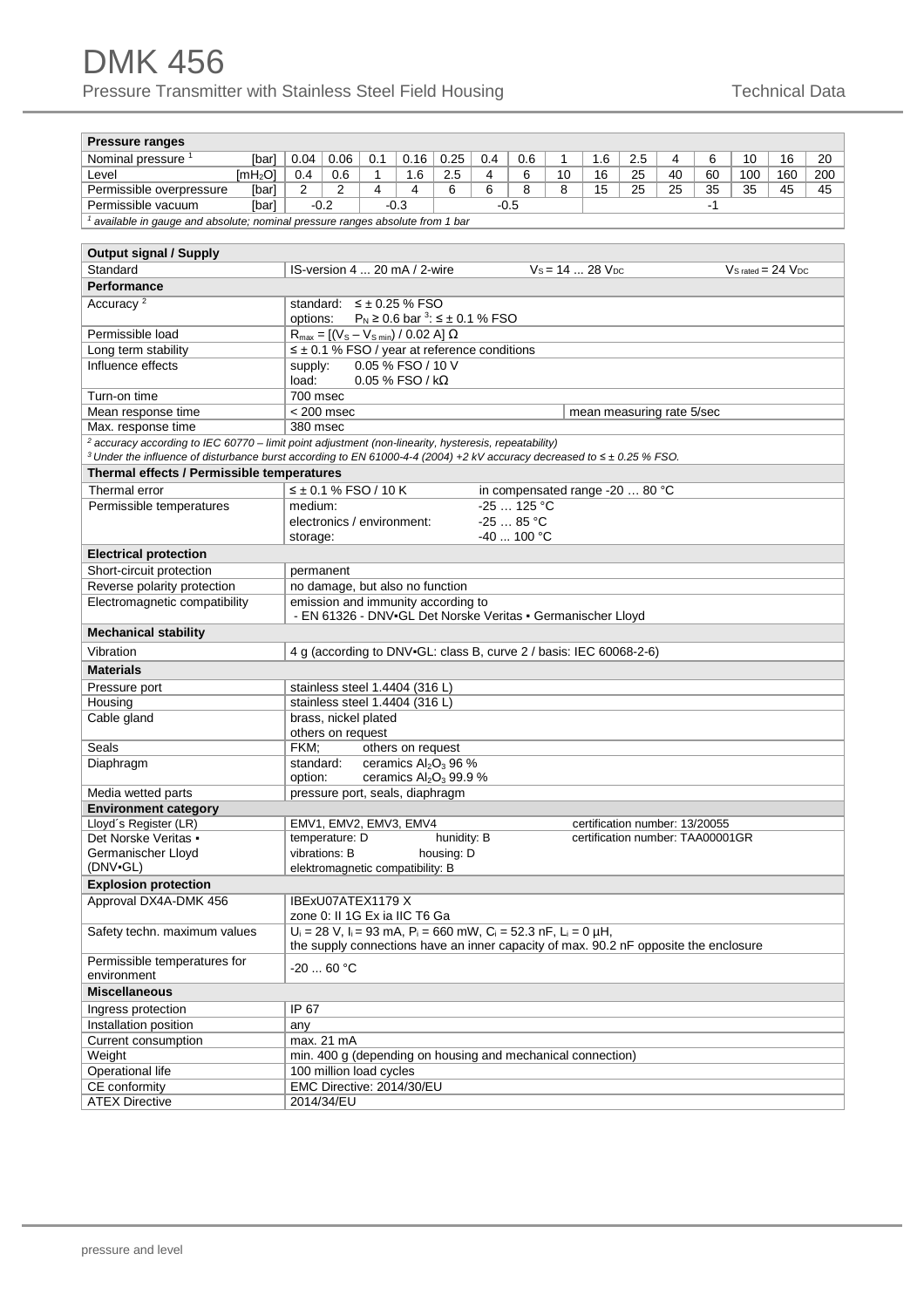# DMK 456 Transmitter with Stainless Steel Field Housing Technical Data

#### **Wiring diagram**



#### **Pin configuration**

| Electrical connections | field housing (clamp section: $2.5 \text{ mm}^2$ ) |
|------------------------|----------------------------------------------------|
| $Supply +$             | VS+                                                |
| $Supplv -$             | vs-                                                |
| Ground                 | <b>GND</b>                                         |
| Dimensions (in mm/in)  |                                                    |









| dimensions in mm |                  |                  |                  |            |            |  |  |  |
|------------------|------------------|------------------|------------------|------------|------------|--|--|--|
|                  | <b>DIN 2501</b>  | <b>ANSI</b>      |                  |            |            |  |  |  |
| size             | <b>DN25/PN40</b> | <b>DN50/PN40</b> | <b>DN80/PN16</b> | 2"/150 lbs | 3"/150 lbs |  |  |  |
| b                | 18               | 20               | 20               | 19.1       | 23.9       |  |  |  |
| d                | 14               | 18               | 18               | 19.1       | 19.1       |  |  |  |
| D                | 115              | 165              | 200              | 152.4      | 190.5      |  |  |  |
|                  | 2                | 3                | 3                | 2          | 2          |  |  |  |
| g                | 68               | 102              | 138              | 91.9       | 127        |  |  |  |
| k                | 85               | 125              | 160              | 120.7      | 152.4      |  |  |  |
| n                |                  |                  | 8                |            |            |  |  |  |
| $p_N$ [bar]      | $\leq 40$        | $\leq 40$        | ≤ 16             | $\leq 10$  | $\leq 10$  |  |  |  |

©2019 BD SENSORS s.r.o. – The specifications given in this document represent the state of engineering at the time of publishing. We reserve the right to make modifications to the specifications and materials. © 2019 BD SENSORS s.r.o. – The specifications given in this document represent the state of engineering at the time of publishing. We reserve the right to make modifications to the specifications and materials.